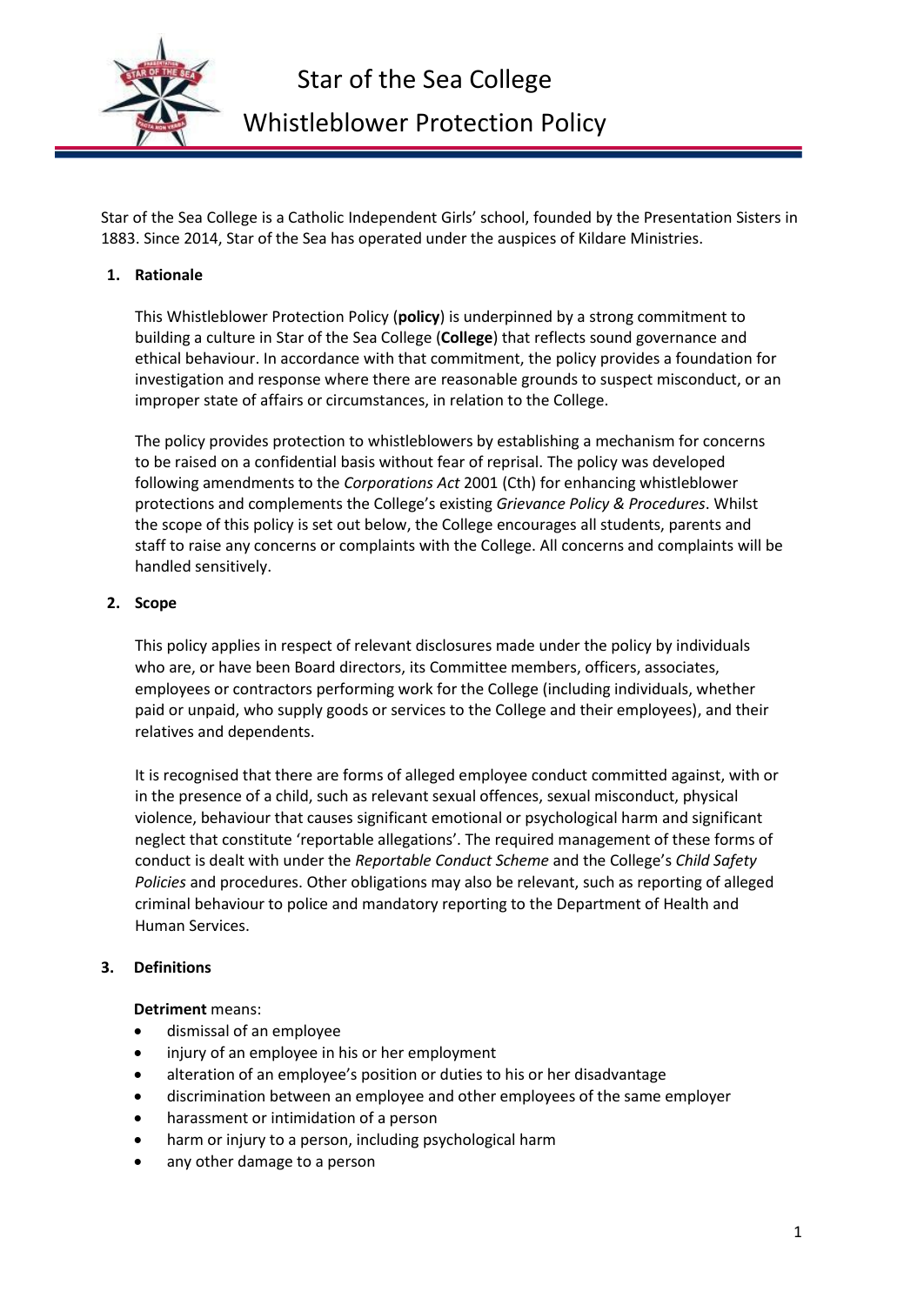

**Disclosure** means information provided by a whistleblower who has reasonable grounds to suspect misconduct, or an improper state of affairs or circumstances, in relation to the College, not including disclosures about a personal work-related grievance.

**Eligible recipient** means senior management, the Australian Securities and Investments Commission (ASIC), the Australian Prudential Regulation Authority (APRA), a prescribed Commonwealth authority, or a legal practitioner.

**Personal work-related grievance** means a grievance about any matter in relation to a person's employment, or former employment, having personal implications, and the information does not have significant implications, beyond the personal implications, for the College. Examples of disclosures regarding personal work-related grievances that may not qualify for protection include:

- an interpersonal conflict between the discloser and another employee
- a decision relating to the engagement, transfer or promotion of the discloser
- a decision relating to the terms and conditions of engagement of the discloser
- a decision to suspend or terminate the engagement of the discloser, or otherwise discipline the discloser.

**Misconduct** means conduct by a person or persons connected with the College, which the whistleblower has reasonable grounds to suspect, is (among other things):

- dishonest;
- fraudulent;
- corrupt;
- negligent;
- illegal (including theft, drug sale/use, criminal damage etc);
- in breach of Commonwealth or state legislation or local authority by-laws;
- unethical (including a breach of the College's *Code of Conduct* and *Child Safety Policies* and/or other College Policies);
- other serious improper conduct;
- an unsafe work practice;
- representative of gross mismanagement, serious and substantial waste of money or resources and/or a repeated breach of administrative procedures
- other conduct which may cause financial or non-financial loss to the College or be otherwise detrimental to the interests of the College.

**Reasonable grounds to suspect** means more than mere conjecture and would usually require some factual basis.

**Senior Management** means, as relevant, the employer, the Principal and Deputy Principal, employees of the College who have authority over the direction or management of the College, Board members or College auditor.

**Whistleblower** means an individual who is or has been any of the following in relation to the College: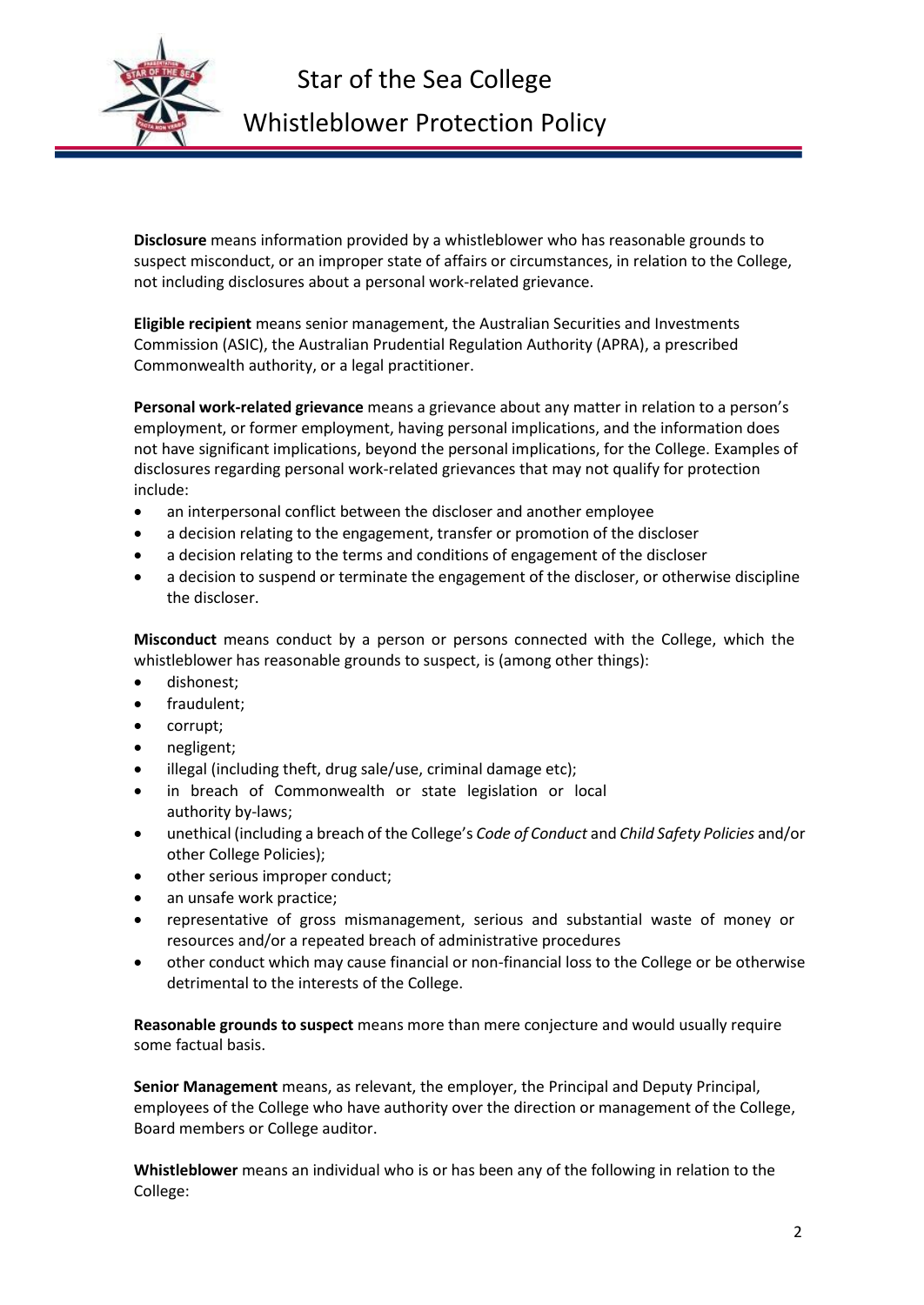

Star of the Sea College

# Whistleblower Protection Policy

- a Board member
- an employee
- a person who supplies goods or services (paid or unpaid)
- an individual who is an associate of the College (as defined in the *Corporations Act*); and
- a relative or dependent (or dependents of a spouse) of any individual described above

#### **4. Protections and support**

The College encourages all persons covered by this policy to report misconduct or an improper state of affairs or circumstances, in relation to the College, and is committed to protecting and supporting those persons who do so.

The protections provided to a whistleblower under this policy apply to the disclosure of information where the whistleblower has reasonable grounds to suspect misconduct or an improper state of affairs or circumstances in relation to the College and do not apply in circumstances where a person discloses information that they know to be untrue. Information that is disclosed regarding matters that do not relate to misconduct or an improper state of affairs or circumstances in relation to the College do not qualify for protection under legislation.

A whistleblower under this policy will not be subjected to any detriment or threat of detriment for making a disclosure and will be covered by all of the protections provided under Commonwealth legislation providing for whistleblower protections.

The College will maintain the confidentiality of a whistleblower and any information that would be likely to lead to the identification of the whistleblower, subject to law and any authorisation by the whistleblower allowing for identification in the context of an investigation of a disclosure.

#### **5. How disclosures may be made**

Disclosures may be made, either verbally or in writing. Disclosures may be made anonymously and such disclosures are protected by the operation of this policy. However, anonymity may make it difficult to investigate the reported matter. Therefore, the College encourages disclosers to provide their names.

If the discloser wishes to disclose anonymously, they should provide sufficient information to allow the matter to be properly investigated. The College encourages the discloser to provide an anonymous email address through which additional questions can be asked and information provided. This also allows the College to report the progress of the investigation as appropriate.

While a whistleblower can make a disclosure directly to any eligible recipient, the College encourages disclosures to be made in writing by:

- 1. sending an email to the Principal; or
- 2. writing a letter to the College addressed to the Principal.

If it is not appropriate for the disclosure to be made to the Principal, the whistleblower is encouraged to make the disclosure, in writing, to the Deputy Principal Staff who will immediately report to the Chair of the College Board.

If the disclosure relates to a Board member, the whistleblower is encouraged to make the disclosure, in writing, to the Principal. The Principal will inform Kildare Ministries.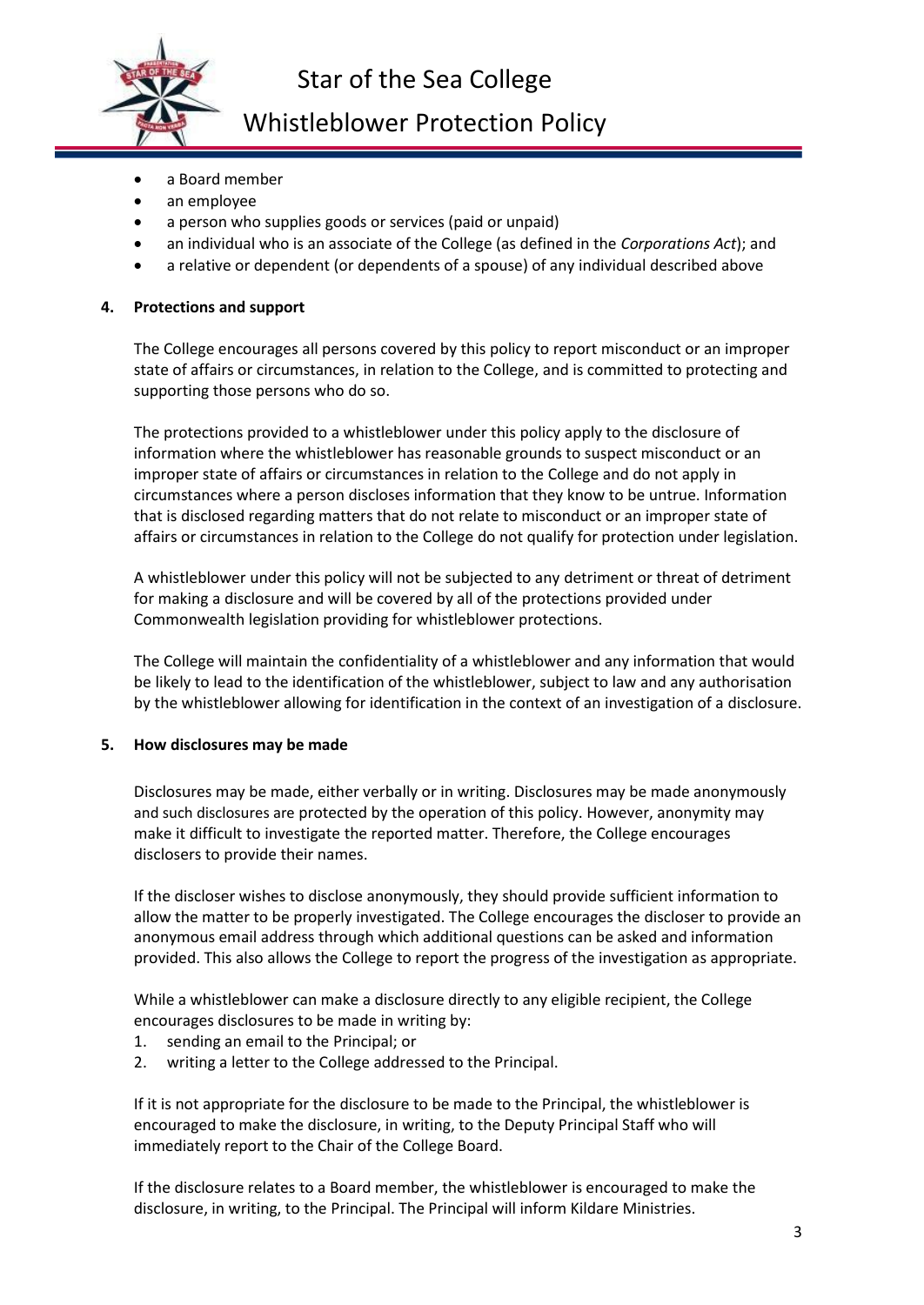

Star of the Sea College

# Whistleblower Protection Policy

Where a disclosure is made to a member of senior management who is not the Principal (ie. Board member, senior manager, auditor) then subject to confidentiality protections, it will generally be passed onto the Principal.

If a whistleblower wishes to obtain additional information about whistleblowing procedures and protections before formally making their disclosure, they can contact the Deputy Principal Staff or an independent legal advisor.

Disclosures made externally may also qualify for protection if they are made to ASIC, APRA, or a prescribed Commonwealth body, or if a whistleblower makes a disclosure for the purpose of obtaining legal advice or legal representation about the provisions of the whistleblower legislation.

Whistleblowers who make a 'public interest disclosure' or an 'emergency disclosure' as set out in the *Corporations Act* 2001 also qualify for protection.

For a public interest disclosure, a whistleblower may make a disclosure to a member of Parliament or a journalist only if the information has been previously disclosed to ASIC, APRA or a prescribed Commonwealth authority, and:

- at least 90 days has passed since the time of the first disclosure to ASCI, APRA or a prescribed Commonwealth authority; and
- the whistleblower does not have reasonable grounds to believe action is being, or has been, taken to address the information in the disclosure; and
- the whistleblower has reasonable grounds to believe that making a further disclosure of the information would be in the public interest; and
- before making the disclosure, the whistleblower gives written notice to the original recipient that includes sufficient information to identify the previous disclosure and states that they intend to make a public interest disclosure; and
- the extent of the information disclosed is no greater than necessary to inform the recipient of the disclosable matter.

A whistleblower may wish to consider obtaining independent legal advice before making a public interest disclosure.

For an emergency disclosure, a whistleblower can disclose to a member of Parliament or a journalist only if the information has been previously disclosed to ASIC, APRA or a prescribed Commonwealth authority, and:

- the whistleblower has reasonable grounds to believe that the information concerns a substantial and imminent danger to the health or safety of one or more persons or to the natural environment; and
- before making the disclosure, the whistleblower gives written notice to the original recipient that includes sufficient information to identify the previous disclosure and states that they intend to make an emergency disclosure; and
- the disclosure of information is no greater than necessary to inform the recipient of the substantial and imminent danger.

A whistleblower may wish to consider obtaining independent legal advice before making an emergency disclosure.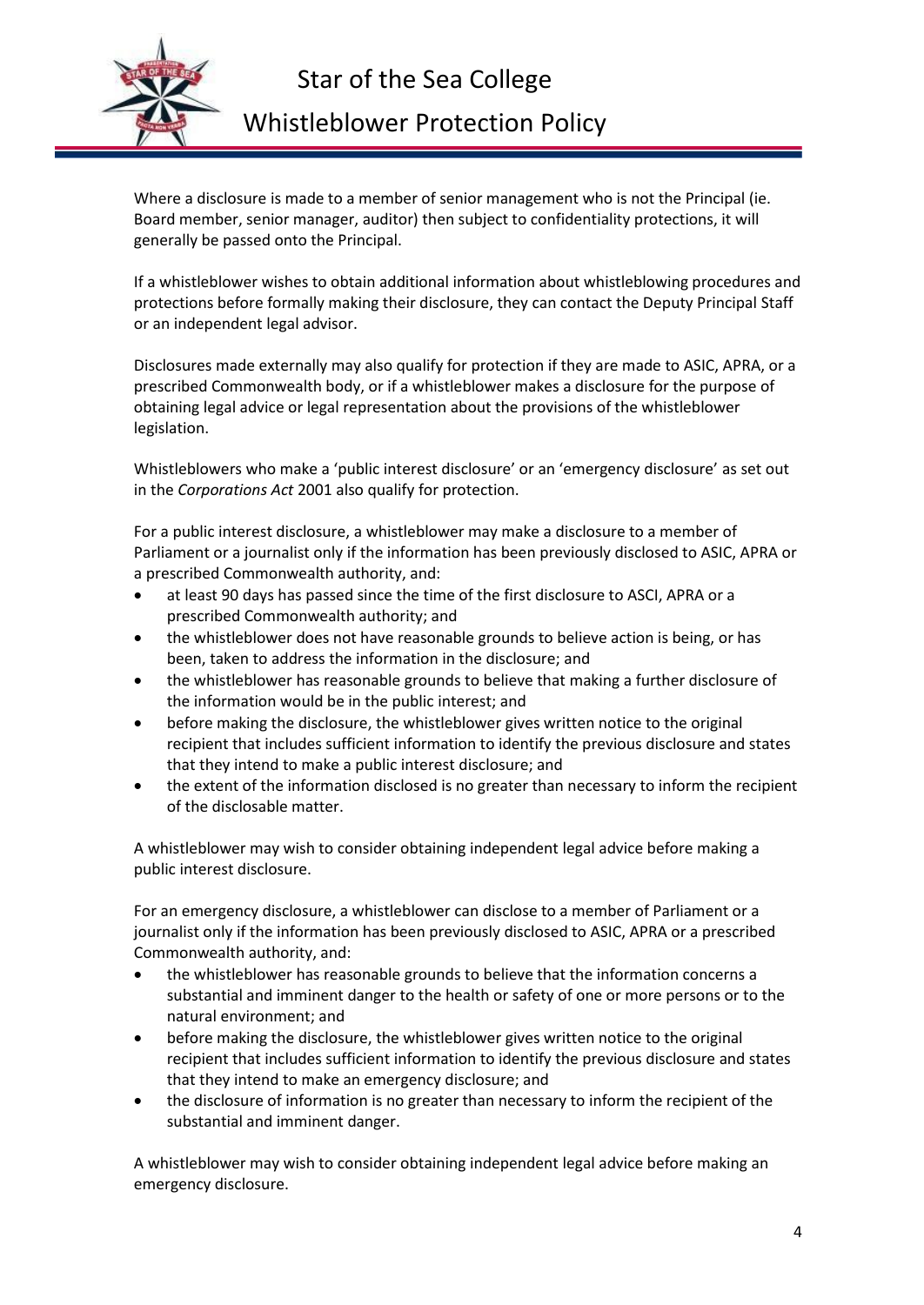

Whistleblower Protection Policy

## **6. How investigations are to be conducted**

All disclosures that qualify for protection will be subject to thorough investigation. Following receipt of a disclosure, the disclosure will be assessed to determine whether it qualifies for protection under the *Corporations Act* 2001 or the disclosure concerns matters that should be managed in accordance with related College policies. Personal work-related grievances will be addressed in accordance with the College's *Grievance Policy & Procedures.*

How the College investigates a qualifying disclosure will depend on the nature of the disclosure.

Generally, an investigation will involve making inquiries or collecting evidence for the purpose of assessing the disclosure made by the whistleblower and to determine:

- the nature and scope of the investigation;
- who should lead the investigation, including whether an external investigation is appropriate
- the nature of any technical, financial or legal advice that may be required to support the investigation; and
- the anticipated timeframe for the investigation.

All reports and investigation procedures will be dealt with promptly.

Where practicable, the College will keep the whistleblower informed of the steps taken or to be taken (or if no action is to be taken, the reason for this), and provide appropriate updates and inform about the completion of any investigation. However, the extent of information, or whether it will be provided at all, will be subject to applicable confidentiality considerations, legal obligations and any other factors that the College considers are relevant to the particular situation.

#### **7. Ensuring fair treatment for employees mentioned in disclosures**

The principles of procedural fairness will apply to the conduct of investigations regarding disclosures. The person against whom any relevant allegations are made will be informed accordingly and will be provided an opportunity to respond.

The College will take steps to ensure the fair treatment of employees who are mentioned in a disclosure that qualifies for protection, including:

- disclosures will be handled confidentially, when it is practical and appropriate in the circumstances;
- when an investigation needs to be undertaken, the process will be objective and fair; and
- employees about whom disclosures are made will generally be given an opportunity to respond to the relevant allegations made in the qualifying disclosure.

The College's Employee Assistance Program services will be available to employees affected by the disclosure, should they require that support.

The College will document the steps of the investigation and the findings from the investigation and report to those responsible in the College. The method for documenting and reporting the findings will depend on the nature of the disclosure. There may be circumstances where it may not be appropriate to provide details of the outcome to the discloser.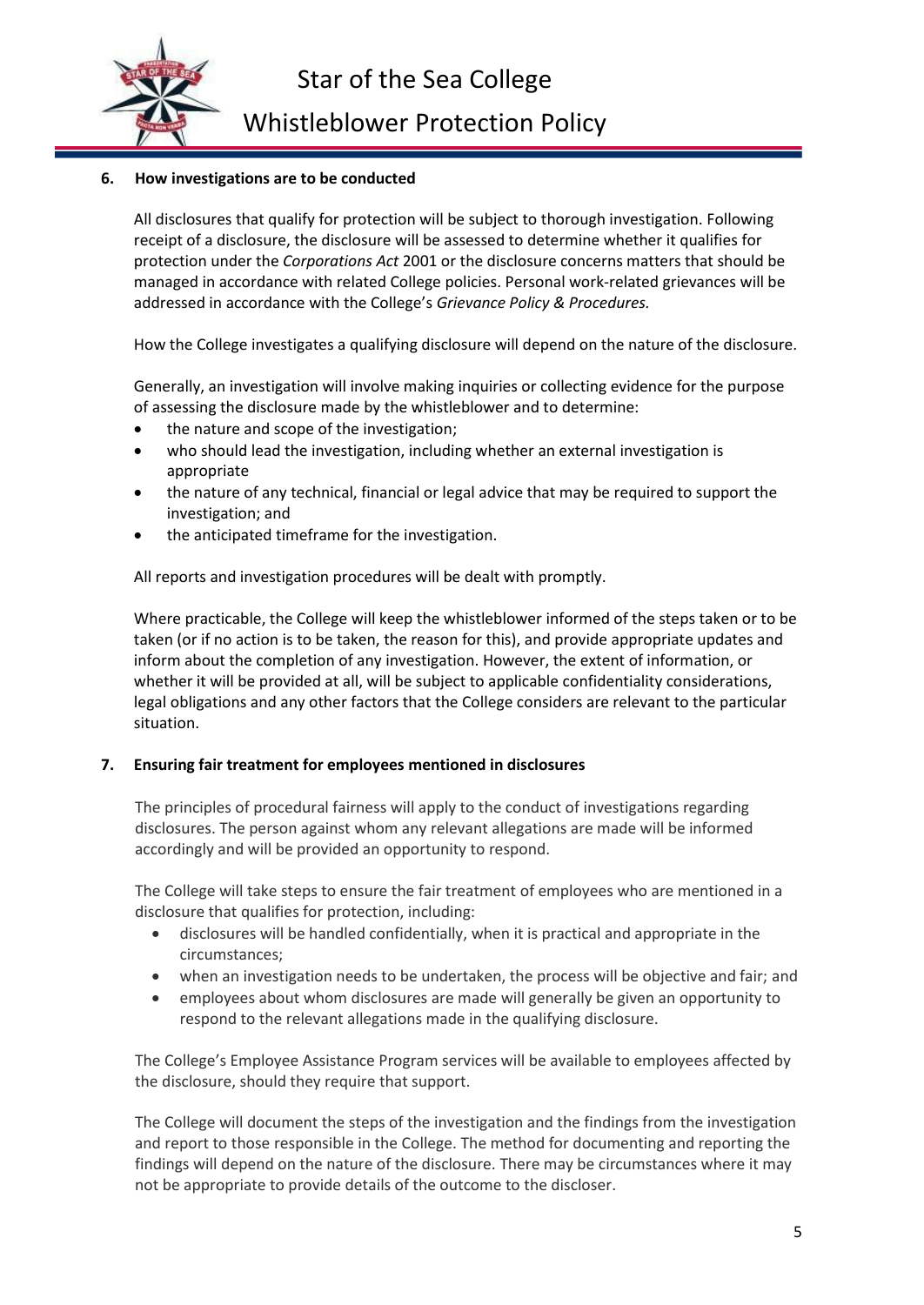

# Whistleblower Protection Policy

# **8. Confidentiality and records**

Under the *Corporations Act* 2001, the identity of the discloser of a qualifying disclosure and information which is likely to lead to the identification of the discloser must be kept confidential.

Exceptions to this are disclosures to ASIC, the Australian Federal Police, a legal practitioner for the purpose of obtaining advice about the application of the whistleblower protections or made with the consent of the discloser.

If a disclosure involves an issue which the College is required to report, the College may not be able to maintain the confidentiality of the identity of the discloser.

It is also permissible to disclose information which could lead to the identification of the discloser if the disclosure is reasonably necessary for the purpose of investigating the matter, if all reasonable steps are taken to reduce the risk that the discloser will be identified as a result of the information being disclosed.

Breach of these confidentiality protections is a criminal offence and may be subject of criminal, civil and disciplinary proceedings.

Confidentiality will be observed in relation to handling and storing records.

# **9. Whistleblower protections and support**

Whistleblowers making a qualifying disclosure are protected by the requirement that their identity, and information that may lead to their identification, should be kept confidential, subject to the exceptions stated.

The College will protect a whistleblower's identity by appropriately redacting documents and referring to the whistleblower in gender-neutral terms.

Whistleblowers who make a qualifying disclosure cannot be subject to any civil, criminal or administrative liability for making the disclosure. They are also protected from victimisation or detriment by reason of the disclosure.

Any alleged detriment should be reported in writing to the Principal, or if it is not appropriate for the report to be made to the Principal, in writing to the Deputy Principal Staff who will report to the Chair of the College Board.

A court may grant remedies to whistleblowers for being subjected to detriment including compensation, injunctions, apologies, reinstatement of a person whose employment was terminated, and exemplary damages.

The College and individuals may face significant civil and criminal penalties for failing to comply with confidentiality and detrimental conduct provisions.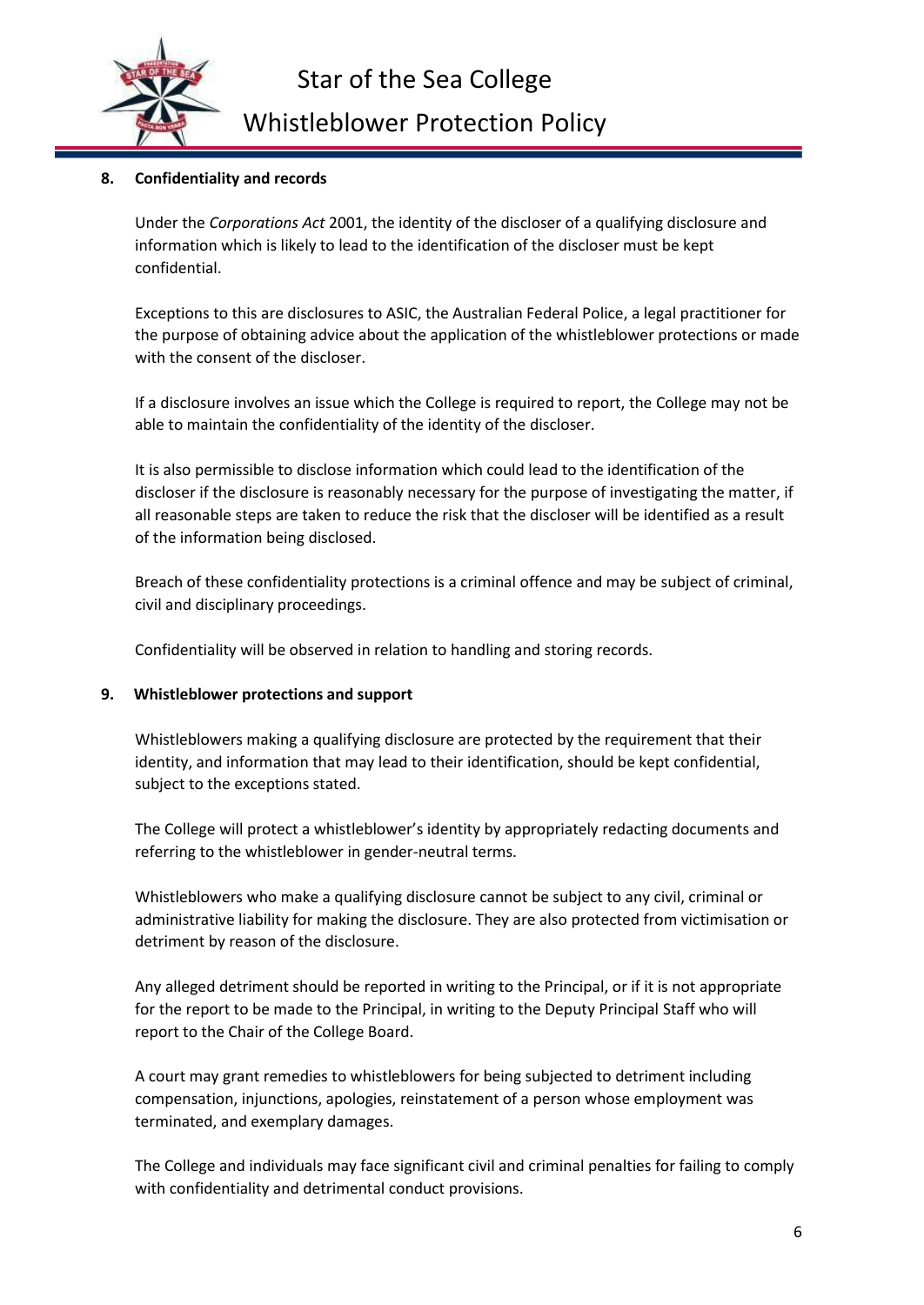

## **10. How the policy is to be made available to employees**

This policy is to be made available to all officers, employees and contractors at the College by way of the intranet and policy resource documents. The policy will be the subject of induction and subsequent in-service training. This policy does not form part of any College employment contract or other contract of engagement and may be changed at any time. The current version will be available on the College's website.

## **11. Examples of disclosures**

## *Inappropriate Electronic Material*

An employee brings to work a personal DVD containing image files of adults that are sexually explicit. They download the images to their work computer and then decide to circulate some of the images to colleagues. A colleague who receives the images uses the provisions of the Whistleblower Protection Policy to report the matter confidentially, as the actions are in breach of acceptable ICT Usage policies.

## *Suspicious Behaviour involving College Funds*

An employee is relieving a colleague who is on annual leave and is asked by a parent why they have not received a receipt for the last cash payment they made to the College. The replacement employee advises that they will follow up the parent's inquiry. The replacement employee is suspicious that fraudulent misconduct may be occurring. They decide to report the matter confidentially and in line with the Whistleblower Protection Policy.